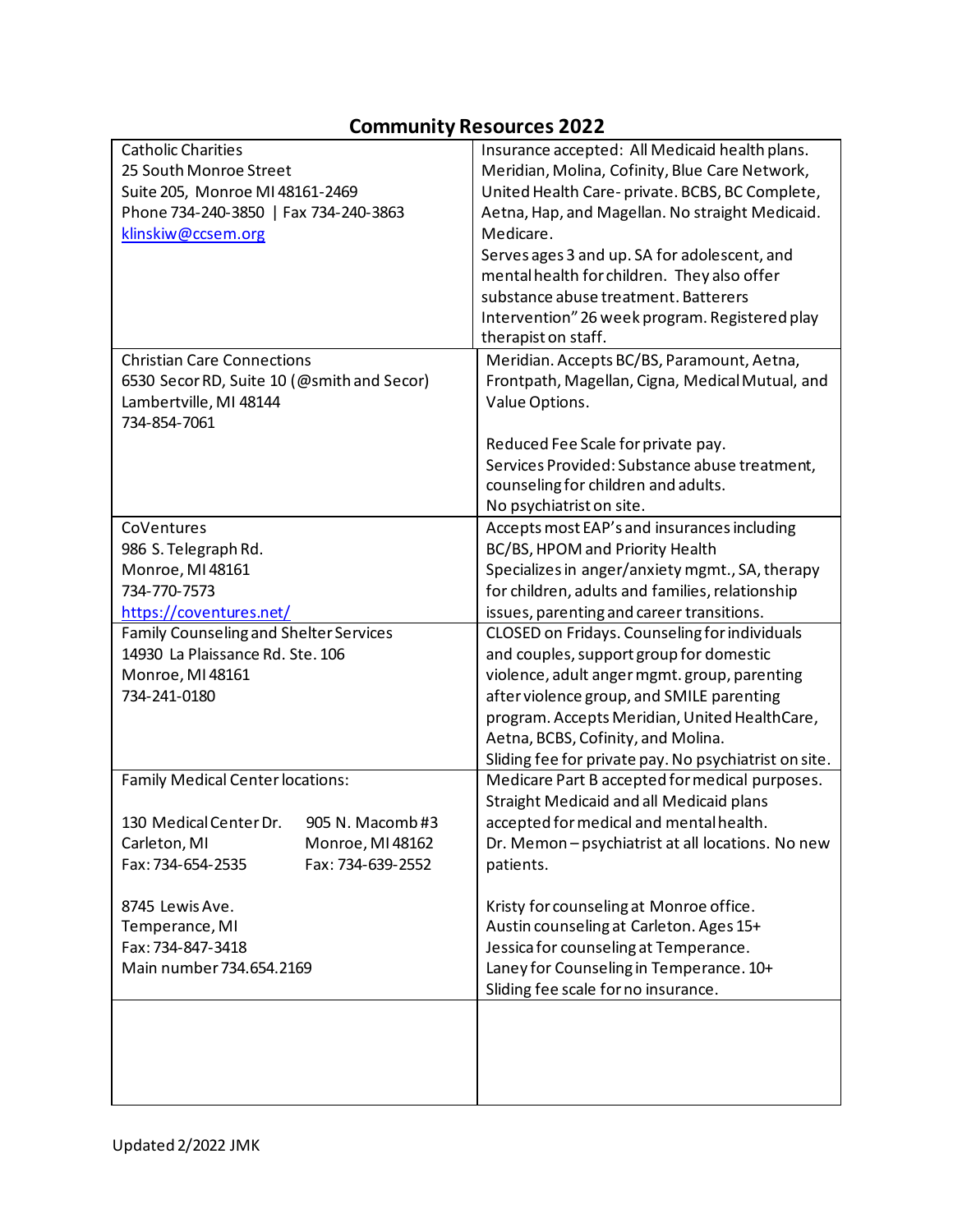| <b>Human Potential</b><br>22 W. Second Street<br>Monroe, MI 48161<br>734-241-0142                                                                                | Doctorate and Masters Level Psychologists<br>provide services. Human Potential services are<br>individual and group sessions. Pain mgmt. for<br>Fibromyalgia offered.<br>Accepts: Medicare, BCBS, BCN, HAP, ATENA,<br>Cigna, Cofinity, Magellan, Paramount-MI only,<br>Priority Healthcare, Tricare, Optum<br>Medicaid: Meridian and United Healthcare only<br>*Does not take Blue Cross Complete or McLaren |
|------------------------------------------------------------------------------------------------------------------------------------------------------------------|--------------------------------------------------------------------------------------------------------------------------------------------------------------------------------------------------------------------------------------------------------------------------------------------------------------------------------------------------------------------------------------------------------------|
| Humanistic Wellness Center<br>750 South Monroe Street<br>Monroe, MI 48161<br>734-639-2262                                                                        | BCBS, Medicare, Aetna, Meridian, Molina, United<br>Healthcare-private and Medicaid. Blue Care<br>Network, Cofinity.                                                                                                                                                                                                                                                                                          |
| Insight Counseling<br>106 S. Maumee<br>Tecumseh, MI 49286<br>517-424-5438 (Mike)                                                                                 | Court ordered substance abuse assessments for<br>the court.<br>Cash only.                                                                                                                                                                                                                                                                                                                                    |
| <b>Creative Counseling Choices</b><br>2092 S. Custer<br>Monroe, MI 48161<br>734-457-2161                                                                         | Molina, Meridian, and United Healthcare-<br>through Medicaid.<br>Hap, Paramount, Medicare, Aetna, Cofinity, BC<br>network, BCBS, and Frontpath.<br>Individual counseling only.<br>Psychiatrist on site. Tele med with therapist<br>available.                                                                                                                                                                |
| Prima Care<br>14930 LaPlaissance Road, Suite 138<br>Monroe, MI 48161<br>734-241-9574<br>www.spectrumhuman.org/primacare                                          | United Healthcare-private. BC, Aetna, Priority<br>Health. Does not take any Medicaid.<br>Individual, Couple and Family Therapy.<br>Psychiatric Evaluation, Psychological Testing<br>Intellectual Functioning, and IQ testing.<br>Psychiatrist is Dr. Linda Mercado.                                                                                                                                          |
| <b>River Raisin Counseling Group</b><br>2262 N Monroe Street<br>Monroe, MI 48162 (across from mall)<br>Phone: (734) 430-9394.<br>riverraisincounseling@gmail.com | Meridian insurance, Aetna, BCBS, or sliding fee if<br>no insurance.<br>Some testing services, trauma resolution, play<br>therapy/sand box, addiction services, sex<br>offender therapy/programs, anger management<br>counseling and anger management groups,<br>Batterer invention. Children services and adult<br>services.                                                                                 |
| Straight n' Arrow - Rebecca Lewis<br>70 N. Roessler St<br>734-770-0845<br>https://www.snacounseling.com/                                                         | Outpatient substance abuse counseling. Anger<br>Management, Dual Dx. Family & Couples therapy.<br>Meridian, Molina, Aetna, Magellan, some military<br>insurances, Value Options, BCBS, Blue Care<br>Network, Beacon Health Options, Meridian, Blue<br>Cross Complete, Magellan, and Molina. Aetna,<br>and Magellan Behavioral Health.                                                                        |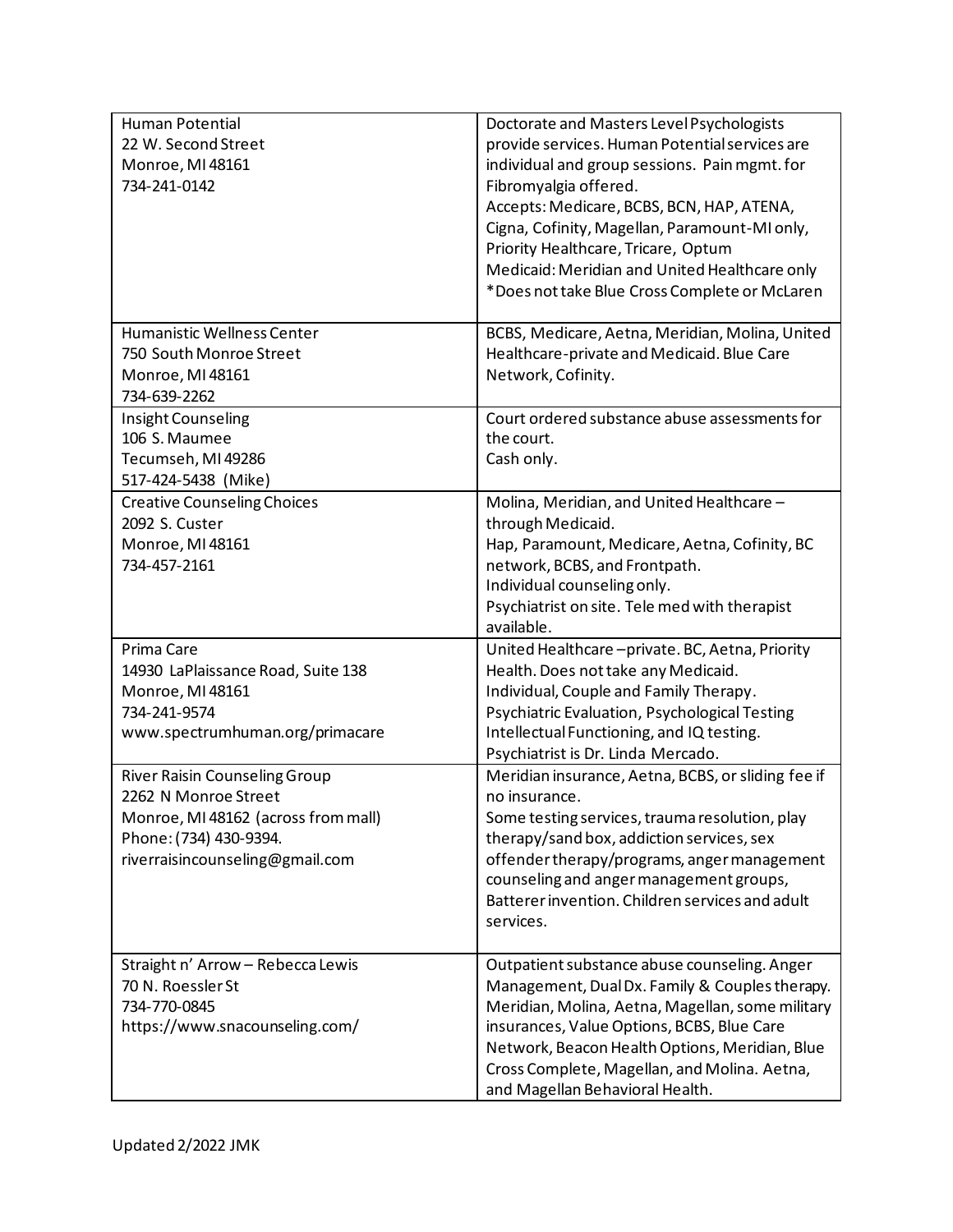| Hatcher and Yaeger                    | Accepts Meridian (HPOM), and has a sliding fee          |
|---------------------------------------|---------------------------------------------------------|
| Counseling and Psychological Services | scale. BC/BS, BCN, Meridian/HPM, Medicare,              |
| 214 East Elm Avenue, Suite 112        | Aetna, United Health Care, Value Options,               |
| Monroe, MI 48162                      | Paramount, Health Alliance Plan.                        |
| Phone: 734-242-4673 (734-242-HOPE)    |                                                         |
| Fax: 734-242-4676                     |                                                         |
| Email: hatcheryaegerwrigh@att.net     |                                                         |
| Gabby's Ladder Family Grief Center    | Individual short term grief counseling avail. "Left     |
| 431 E. Elm                            | Behind" 3rd Thurs/month. "World Widowhood 3rd           |
| Monroe, MI 48162                      | Sat/month". Kids and teens group Wed. "Valley           |
| 734-242-8773 (Kaye Lani Wilson)       | Walker" (parents and grandparents) 3rd Mon.             |
| Self and Family Behavioral Healthcare | Low cost counseling services for all ages.              |
| 7521 N. Telegraph Rd. Suite 1         | Guardianship testing by multiple psychologists.         |
| Newport, MI 48166                     | Will testify at court for guardianship at               |
| 734-586-0031                          | \$100/hour                                              |
| Fax-734-586-0032                      | Takes many private insurances and Medicare-             |
|                                       | hardship sliding fee.                                   |
| Do-Chas II Counseling                 | Will see children 12 or older. Will travel to school    |
| 330 West Michigan Avenue              | or home in Monroe County. Advocates for                 |
| Jackson, MI 49201                     | children and foster care children. Will go to           |
| 517-788-4605 Ben Mo-contact person.   | school for crisis'. Free of charge. For kids in crisis. |
| Samata, PLLC                          | Accepts most insurances. Clients 12 years and           |
| 14930 Laplaissance Road, #132         | older. Specializes in substance abuse and PTSD.         |
| Monroe, MI 48161                      | Gina Braden, MA, LPC, CAADC - owner.                    |
| 734-430-1119                          |                                                         |
| SamataPLLC@outlook.com                |                                                         |
| Center For Healing Connections LLC    | Blue Care Network, BCBS, Choice Care, Humana,           |
| 111 E 1st St Suite 200                | McLaren, Medicaid, Meridian, and United                 |
| Monroe, Michigan 48161                | Healthcare.                                             |
| (734) 399-4014                        | Will see children, teenagers and adults with            |
|                                       | mental health issues provide individual, group,         |
|                                       | couples, and family therapy.                            |
| PIC-Psychiatric Intervention Center   | 734-721-0200 (Wayne County)                             |
| Promedica Outpatient                  | Takes most insurances except straight Medicaid,         |
| 730 N. Macomb Street                  | BC complete (Medicaid), or Cigna.                       |
| Monroe, MI 48162                      | Call prior as insurances may change.                    |
| 734-240-1760                          |                                                         |
| <b>Transformational Choices</b>       | Therapy, group therapy, family counseling,              |
| 824 S. Monroe Street                  | groups and classes.                                     |
| Monroe, MI 48161                      | BCN, Meridian, Value Options, Medicaid, HAP,            |
| 734-559-3540                          | BCBS, Molina.                                           |
| <b>YLS Counseling</b>                 | Accepts Medicare B and D, Meridian and Blue             |
| 15502 S Telegraph                     | cross complete. All BCBS plans. United health           |
| Monroe, MI 48161                      | care.                                                   |
| 734-241-4851                          | Dr. Manzar Rajput, MD. - Prescriber does not            |
|                                       | take Molina.                                            |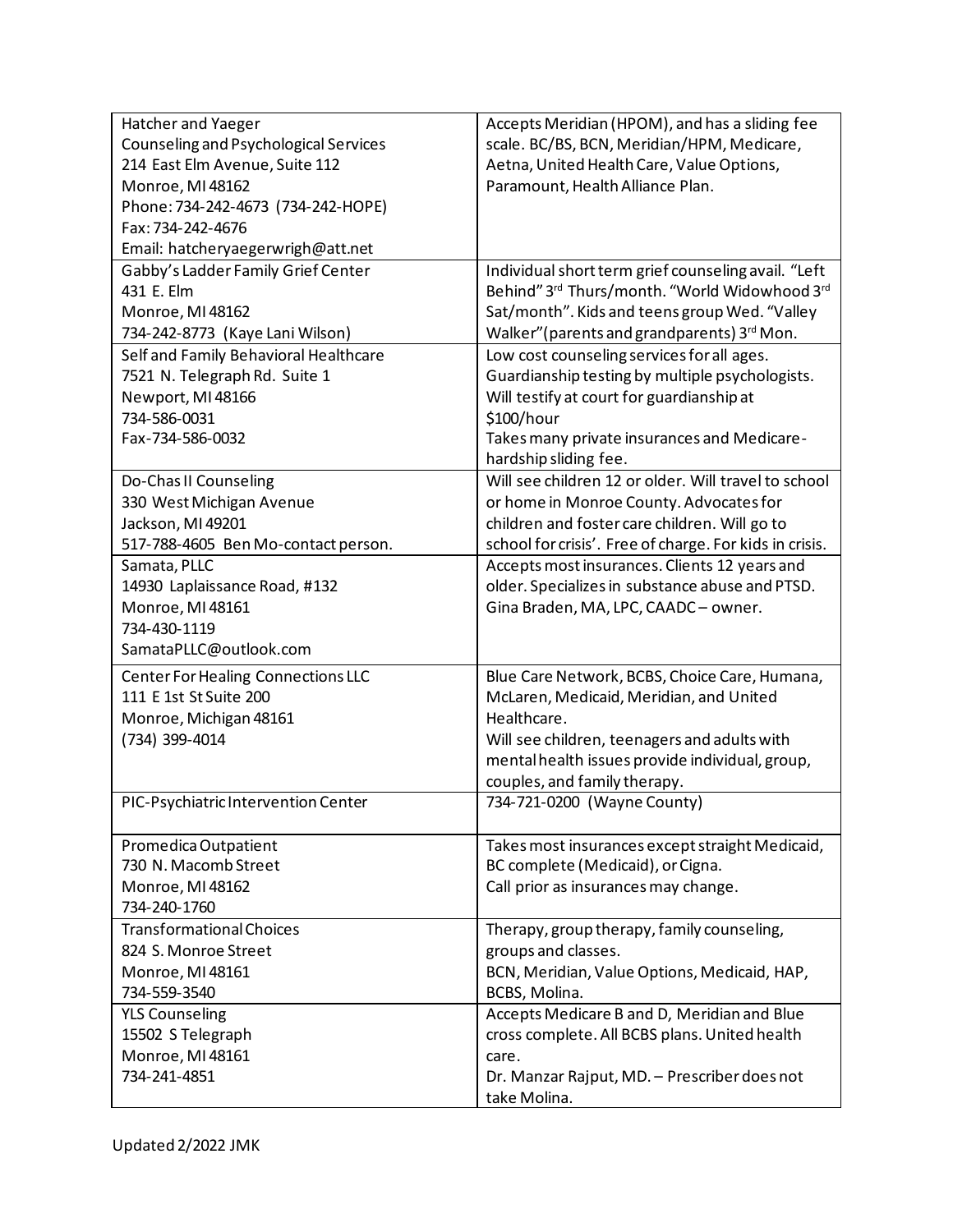| Tree By The Sea Counseling         | Owner: Elisha Lieto                                          |
|------------------------------------|--------------------------------------------------------------|
| 14989 S Dixie Hwy                  | Takes Meridian and Blue care complete                        |
| Monroe, MI 48161                   | Medicaid.                                                    |
| 734-652-5553                       | Some private insurances. Call to ask.                        |
|                                    | https://www.treebytheseacounseling.com/                      |
| Mini Mitten Pediatric Therapy      | OT, Speech therapy, physical therapy, lactation              |
| 14930 Laplaisance Road, Suite 118  | consultant, Nutrition services.                              |
| Monroe, MI 48161                   | Must have order from physician.                              |
| 734.888.6464                       | Accepts Straight Medicaid, Meridian, Molina, BC              |
| https://www.minimittentherapy.com/ | complete, Aetna, United health, Children special             |
|                                    | healthcare services.                                         |
|                                    |                                                              |
| Lemon Tree Counseling              | Specialties: Behavioral Issues, Depression,                  |
| 68 N Roessler Street               | Family Conflict.                                             |
| Monroe, MI 48162                   | As of 1/1/22 Not accepting new patients. Call                |
| 734-770-5279                       | ahead.                                                       |
|                                    | Medicaid Meridian Molina Healthcare, Multiplan               |
|                                    | Optum, UnitedHealthcare, CoFinity, Blue Cross,               |
|                                    | <b>Blue Care Network.</b>                                    |
| <b>Bedford Behavioral Health</b>   |                                                              |
| 8336 Monroe Rd.                    | Accepts Meridian, Molina, Magellan. No straight<br>Medicaid. |
| Suite 120                          |                                                              |
|                                    | Private insurance-BCBS, HAP, Priority Health,                |
| Lambertville, MI 48144             | Aetna, Paramount.                                            |
| (734) 807-0162                     | Tricare - Veterans.                                          |
|                                    |                                                              |
|                                    |                                                              |
|                                    |                                                              |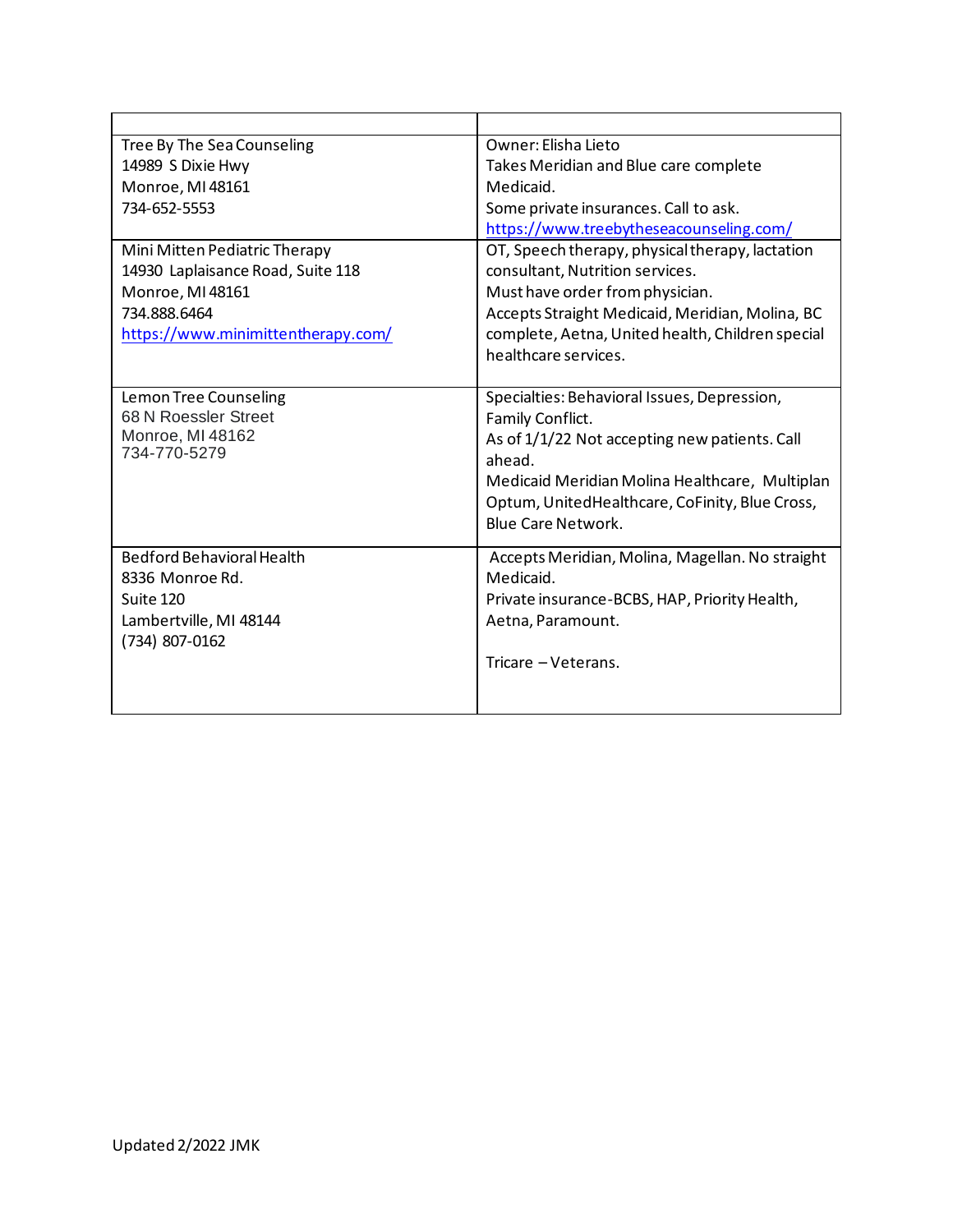### **Transportation**

| Meridian Health Plan                            | MHP members can get free transportation to and  |
|-------------------------------------------------|-------------------------------------------------|
| 1-800-821-9369                                  | from medical appointments, behavioral health    |
|                                                 | appointments, pharmacies, DME and health        |
| Call 5 days before your appointment to schedule | departments.                                    |
| pickup. Have Meridian card out when scheduling  |                                                 |
| transportation.                                 |                                                 |
| Molina transportation services                  | Can provide transport to and from               |
| (888) 898-7969                                  | home/medically covered services within 30 miles |
| Call 3 days prior to appointment.               | and 48hrs advance notice. Up to 15 round trips  |
|                                                 | per person per 12month rolling period.          |
|                                                 |                                                 |
|                                                 |                                                 |

## **Substance Abuse treatment**

| Wise Mind                                      | Corrections, court related evaluations.            |
|------------------------------------------------|----------------------------------------------------|
| 905 S. Monroe Street, Suite 302                | Assessments, group and individual therapy,         |
| Monroe, MI 48162                               | couples and court ordered.                         |
| 734-682-5544                                   |                                                    |
|                                                |                                                    |
| Community Mental Health Partnership            | 734-243-7340                                       |
| Of Southeast Michigan (CMHPSM)                 |                                                    |
| 705 N. Zeeb                                    |                                                    |
| Ann Arbor, MI 48103                            |                                                    |
| St Mary's-Livonia, MI                          | Accepts Medicare. Detox - Residential.             |
| 734-655-5850                                   |                                                    |
| <b>Brighton Hospital</b>                       | IOP, Detox, and Inpatient for adults. Accepts      |
| 128151 E. Grand River                          | Medicare, Private Insurance.                       |
| Brighton, MI 48166                             |                                                    |
| 810-227-1211 (main #) 810-220-5514 (inpatient) |                                                    |
| Chelsea Arbor Addiction Treatment Center       | IOP & detox                                        |
| 900 Victors Way                                | Serves adolescents and adults                      |
| Ann Arbor, MI 48108                            | Private pay, private insurance and Medicare        |
| 800-828-8020                                   |                                                    |
| Fax: 734-930-0727                              |                                                    |
| Dawn Farm                                      | Services Offered: Outpatient, Short & Long Term    |
| 6633 Stony Creek Rd.                           | Residential detox.                                 |
| Ypsilanti, MI 48197                            | Serves adults 17 +                                 |
| 734-485-8725                                   | Accepts: Medicaid (CMHPSM) and some private        |
|                                                | insurance                                          |
| Arrowhead Behavioral Health                    | Services Offered: Detox, Dual Diagnosis, SA Alone, |
| 1725 Timberline                                | and Intensive Outpatient.                          |
| Maumee, OH 43537                               | Serves adults                                      |
| 419-891-9333                                   | Accepts: Private insurance only                    |
| Fax: 800-549-5695                              |                                                    |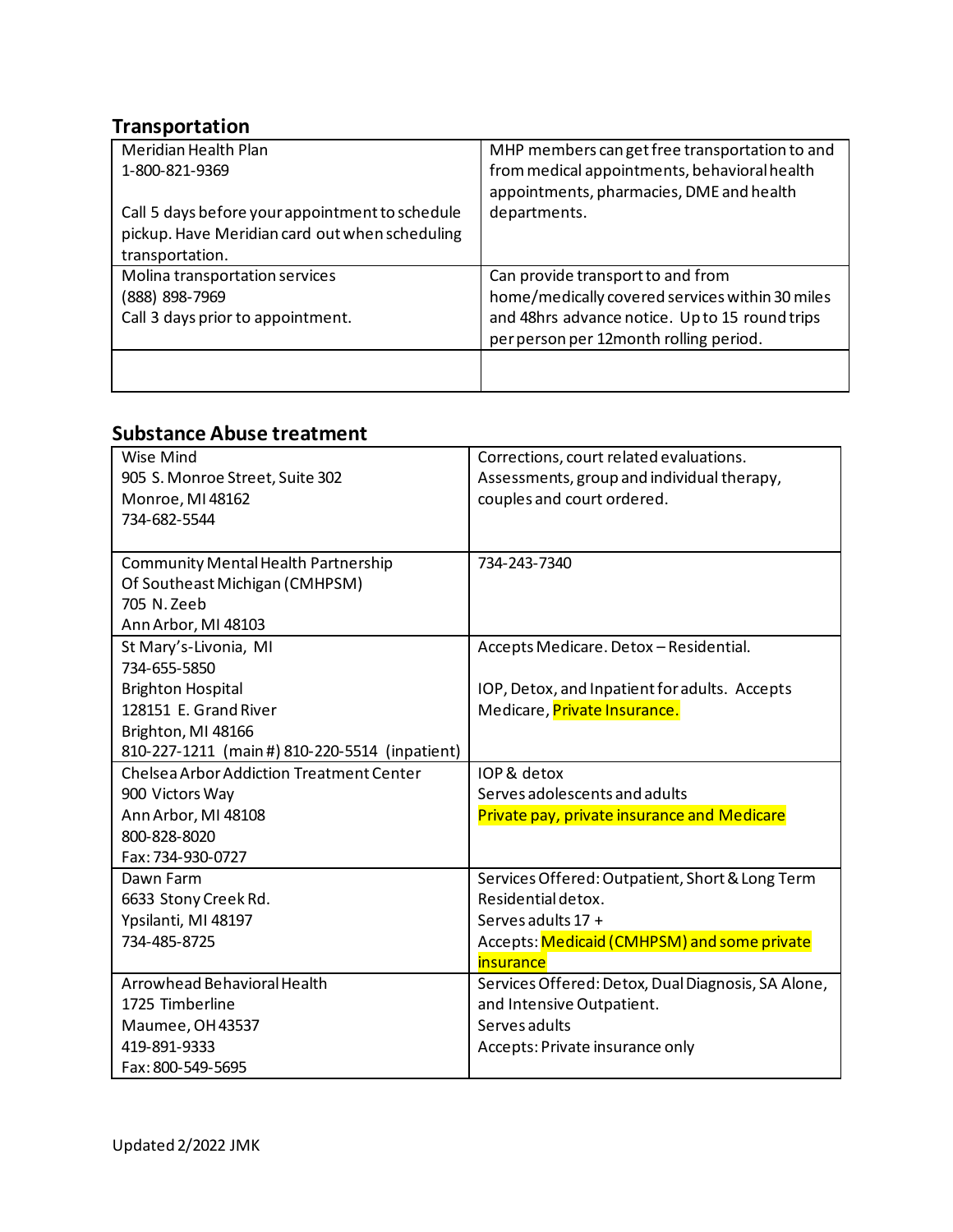| Greenbrook Recovery Center<br>(St. Joe's Mercy Health)<br>2008 Hogback Rd. Ste. 8<br>Ann Arbor, MI 48105<br>734-786-4900 | Services Offered: IOP, Early Intervention and<br>Aftercare. Outpatient treatment.<br>Serves adults and adolescents (12-17)<br>Accepts: Medicare, some private insurance |
|--------------------------------------------------------------------------------------------------------------------------|-------------------------------------------------------------------------------------------------------------------------------------------------------------------------|
| Salvation Army Harbor Light<br>3250 N. Monroe St.<br>Monroe, MI 48162<br>734-384-3402(all programs)                      | Services Offered: Detox, Residential with<br>transitional housing, intensive Outpatient, and<br>Outpatient.<br>Serves adults                                            |
| Hegira Oakdale Recovery Center<br>43825 Michigan Ave.<br>Canton, MI 48188<br>734-397-3088                                | Services Offered: IOP, Detox, Outpatient, and<br>Residential<br>Serves adults<br>Accepts: Medicaid (CMHPSM), most private<br>insurance, NO MEDICARE                     |
| Catholic Charities of Southeastern Michigan<br>1070 S. Telegraph Road<br>Monroe, MI 48161<br>734-240-3850                | Adolescents, adults, women's specialty outpatient.                                                                                                                      |
| Harbor Oaks Hospital<br>New Baltimore, MI<br>800-537-7924                                                                | Adolescents, and adult women. Residential.<br>Women's specialty.                                                                                                        |
| <b>Bryans Treatment Center</b><br>Sylvania, OH<br>$(216)$ 208-0634                                                       | Detox-inpatient, outpatient.<br>Accepts Medicare.                                                                                                                       |
| Home of New Vision<br>3800 Packard Road, Suite 210<br>Ann Arbor, MI 48108<br>734-975-1602                                | Detox, residential, and outpatient.<br>Women's specialty. Transitional housing.<br>Engagement center.                                                                   |
| Personalized Nursing Lighthouse<br>575 S. Main Street, Suite 6<br>Plymouth, MI 48170<br>734-451-7800                     | Gender specific men and women's residential.<br>Detox and DIOP                                                                                                          |
| Paula's House<br>902 N. Monroe<br>Monroe, MI 48161<br>734-242-6650                                                       | Women's transitional housing                                                                                                                                            |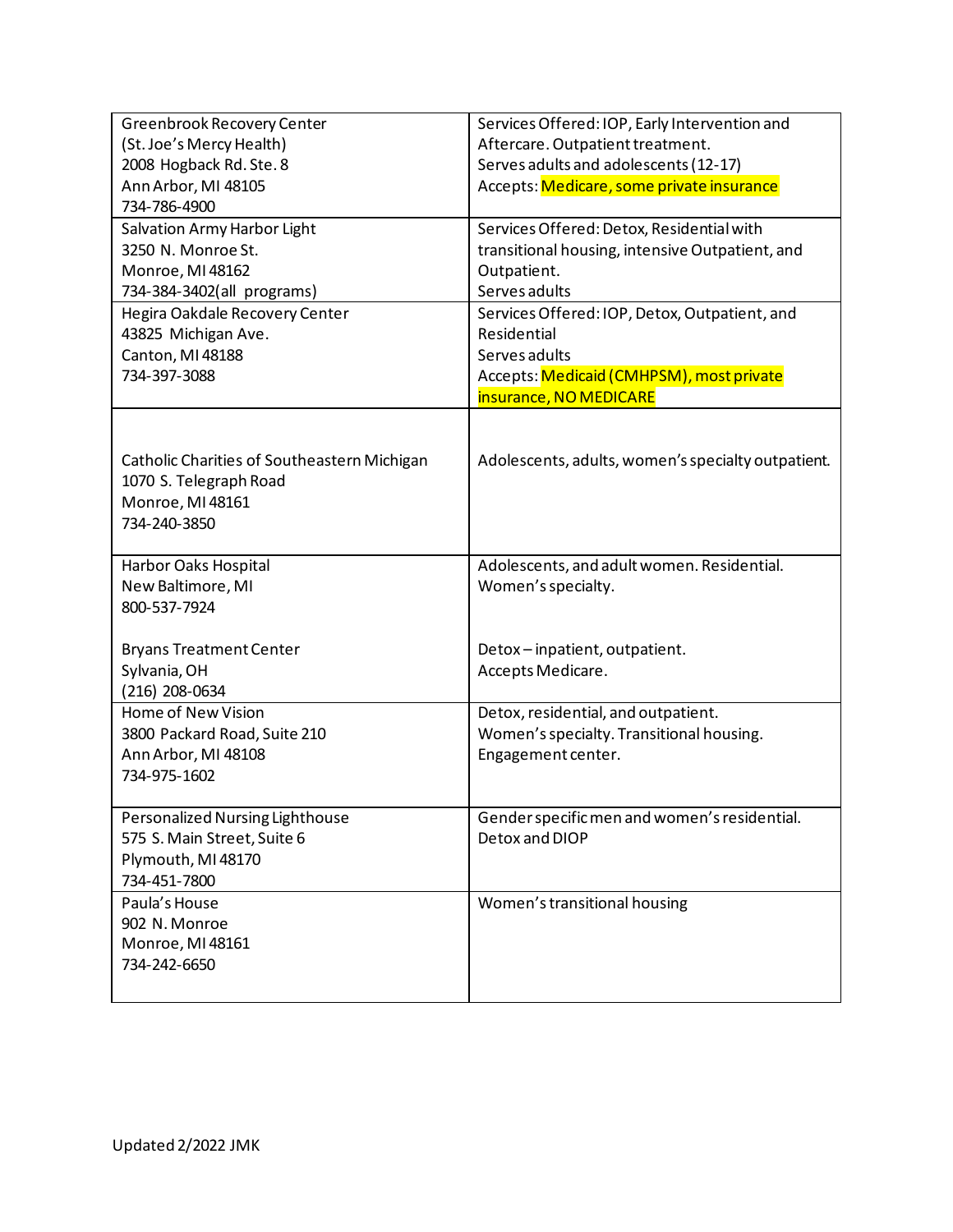| Rainbow Center of Michigan<br>1473 S. Telegraph<br>Monroe, MI 48161<br>734-243-8707                                                                                                                           | Services Offered: Outpatient, Individual and Group<br>Counseling<br>Serves adults<br>Methadone Clinic<br>Accepts, Medicaid, Medicare, Ohio Medicaid and                              |
|---------------------------------------------------------------------------------------------------------------------------------------------------------------------------------------------------------------|--------------------------------------------------------------------------------------------------------------------------------------------------------------------------------------|
|                                                                                                                                                                                                               | Medicare, private insurance or \$95 per week<br>private pay                                                                                                                          |
| Sacred Heart Rehab Center<br>P.O. Box 41038 400 Stoddard Rd.<br>Memphis, MI 48041<br>810-392-2167 (intake)<br>www.sacredheartcenter.com                                                                       | Services Offered: Detox, Residential<br>Serves adults<br><b>Accepts Medicaid and some private insurance</b>                                                                          |
| <b>Sacred Heart Serenity Hills</b><br>6418 Deans Hills Road<br>Berrien Center, MI 49102<br>8150 Old 13 Mile Rd.<br>Warren, MI 48093<br>586-558-7472<br>www.sacredheartcenter.com                              | Services Offered: Detox and residential.                                                                                                                                             |
| Toledo Hospital<br>2142 N. Cove Blvd.<br>Toledo, OH 43606<br>419-291-2351                                                                                                                                     | Services Offered: Detox, IOP, Outpatient<br>Serves adults<br>Accepts: some private insurance                                                                                         |
| Toledo Hospital Children's Safe Harbor<br>2121 Hugh dr.<br>Toledo, OH 43606<br>419-291-9681                                                                                                                   | Services Offered: Detox, IOP, Outpatient<br>Serves adolescents<br>Accepts: some private insurance and Ohio<br><b>Medicaid and Medicare</b>                                           |
| <b>Touchstone Recovery</b><br>Ty Guthrie-Manager<br>734-585-4104                                                                                                                                              | Services Offered: Transitional housing                                                                                                                                               |
| Salvation Army Rehab Center<br>5931 Middlebelt Rd.<br>Romulus, MI 48174<br>734-729-3939 Fax: 734-729-8046<br><b>Community Care Services</b><br>26650 Eureka Road, Suite A<br>Taylor, MI 48180<br>734-955-3550 | Services Offered: residential<br>Services for women<br>Accepts: Medicaid (SEMCA), private pay and<br>private insurance<br>Intensive Outpatient Therapy for SUD.<br>Accepts Medicare. |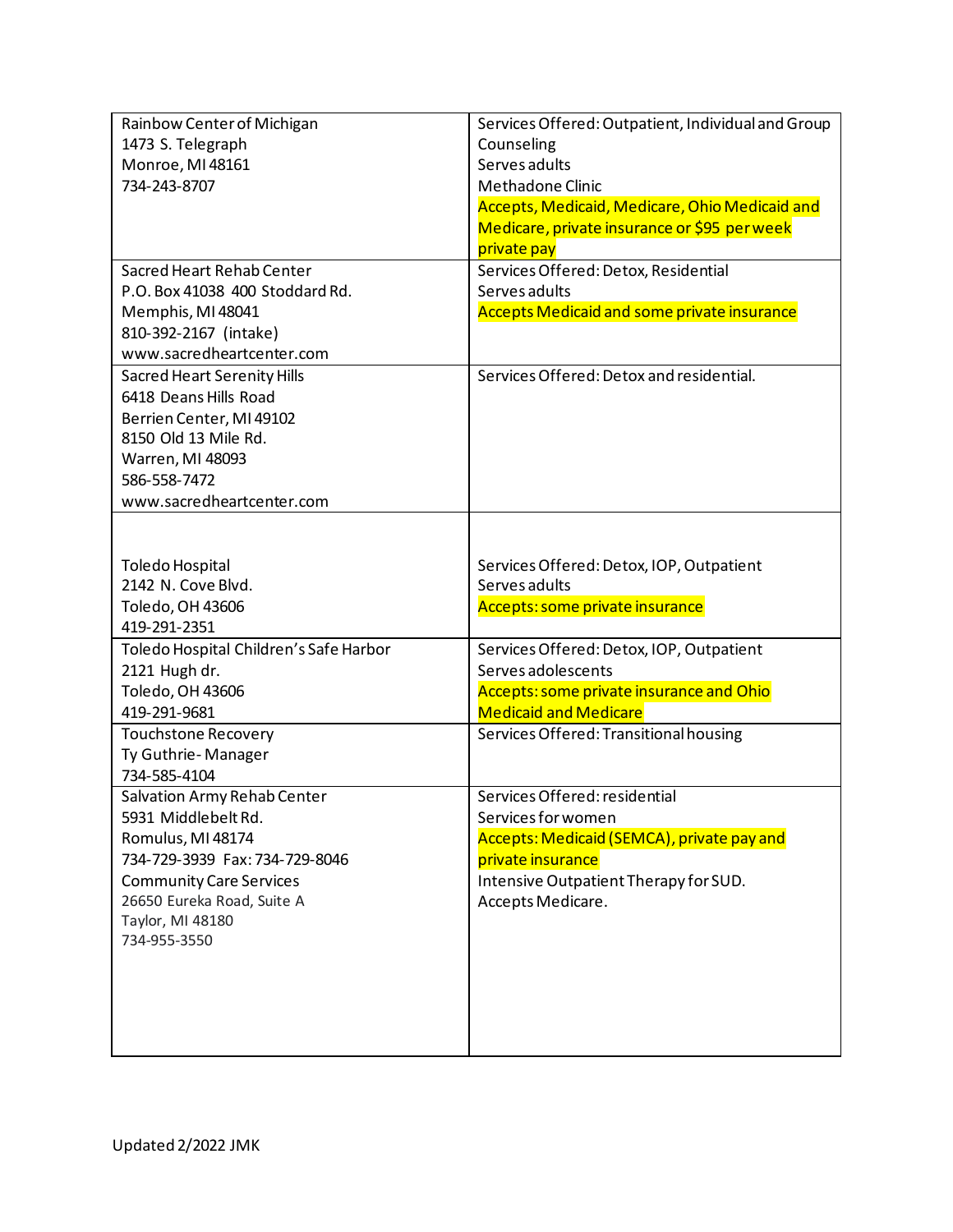# **Legal Numbers**

| <b>Carleton Police</b>            | 734-654-6717 |
|-----------------------------------|--------------|
| City Police                       | 734-241-3300 |
| Monroe Detective Bureau           | 734-243-7516 |
| Lawyer Referral Hotline           | 800-968-0738 |
| Legal Services of SE Michigan     | 734-241-8310 |
| Monroe County Friend of the Court | 734-240-7180 |
| Monroe County Jail Nurse          | 734-240-7430 |
| Monroe County Sheriff             | 734-240-7401 |
| Monroe County Central Dispatch    | 734-243-7070 |
| <b>Probate Court</b>              | 734-240-7346 |
| <b>Probation Adult</b>            | 734-240-7640 |
| Probation Juvenile                | 734-240-7160 |
| <b>State Police</b>               | 734-242-3500 |
| <b>Youth Center</b>               | 734-240-3220 |

# **Emergency Assistance**

| Department of Human Services<br>903 S. Telegraph<br>Monroe, MI 48161<br>734-243-7200                  | DHS will be the starting point for individual who<br>are low income. A range of services could include,<br>food stamps, emergency funds, Medicaid, and<br>other services. A decision Notice from DHS is<br>needed to apply for services from MCOP.                                                 |
|-------------------------------------------------------------------------------------------------------|----------------------------------------------------------------------------------------------------------------------------------------------------------------------------------------------------------------------------------------------------------------------------------------------------|
| MCOP Emergency Shelter Grant Funds<br>1140 South Telegraph Rd.<br>Monroe, MI 48161<br>734-241-2775    | Several grant funds are used to prevent<br>homelessness (one months' rent is available if<br>financial plan is in place) and to provide<br>emergency shelter in hotels/motels for qualifying<br>families and individuals while grant funds are<br>available. A Denial Notice is required from DHS. |
| <b>Salvation Army Family Manor</b><br>815 East First St.<br>Monroe, MI 48161<br>734-241-0440          | Emergency shelter for families and 3-4 single<br>women for a total of 40 people. The stay is 90<br>days. Families must be married. NO alcohol or<br>substance use is tolerated.                                                                                                                    |
| Oaks of Righteousness Homeless Shelter<br>1018 East Second Street<br>Monroe, MI 48161<br>734-241-5590 | In operation when the temperature is forecast to<br>fall to 32 degrees or colder. Located in the church<br>on 2 <sup>nd</sup> street. From 8:00 am-8:00 pm.                                                                                                                                        |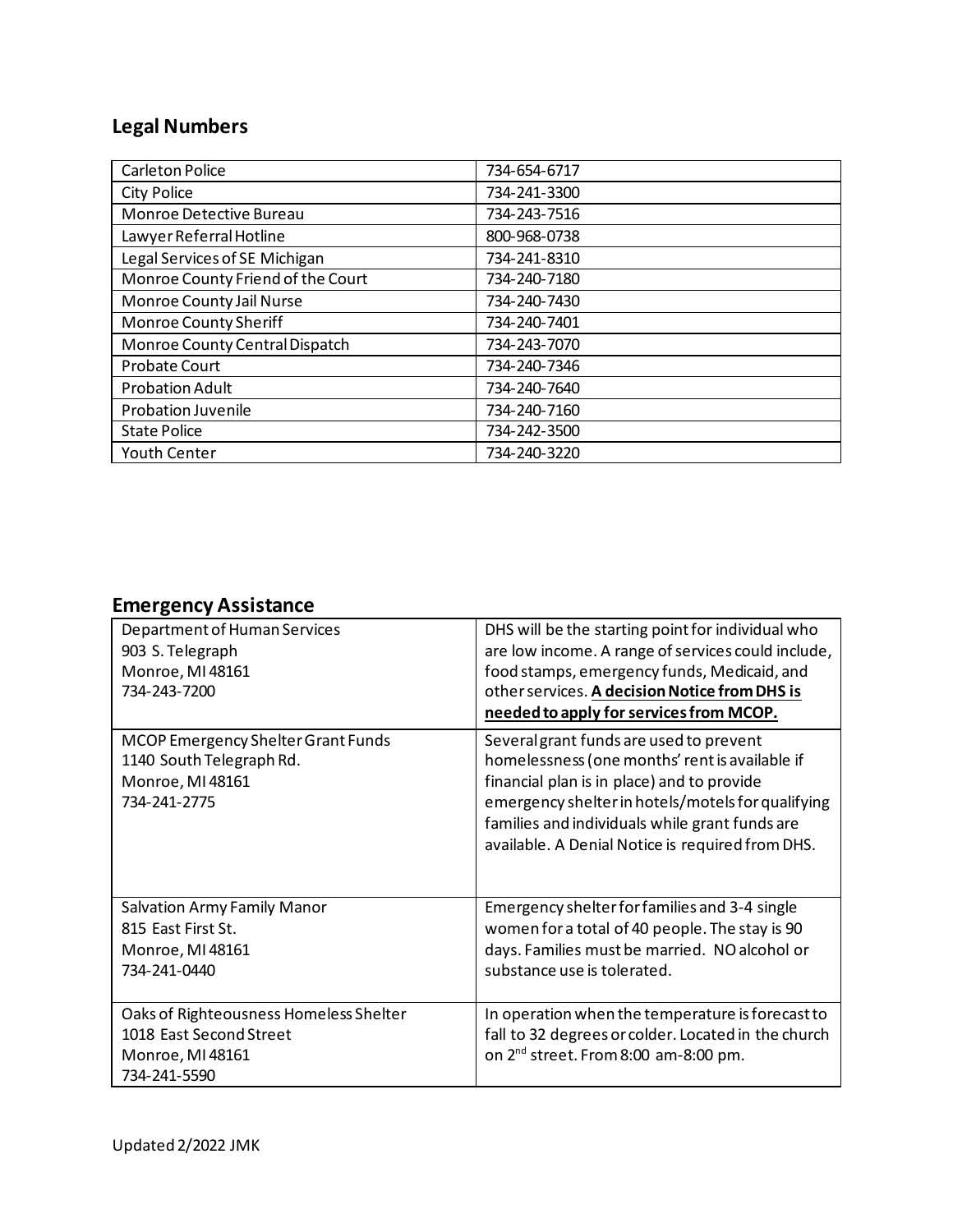| Philadelphia House                   | Emergency Shelter for Men; capacity 32 men                                                                                                                                                                                                                 |
|--------------------------------------|------------------------------------------------------------------------------------------------------------------------------------------------------------------------------------------------------------------------------------------------------------|
| 218 Washington Ave.                  | with a 90 day limit. Men should be working or                                                                                                                                                                                                              |
| Monroe, MI 48161                     | looking for work. No alcohol or substance use is                                                                                                                                                                                                           |
| 734-242-4266                         | tolerated. The program reserves the right to do                                                                                                                                                                                                            |
|                                      | alcohol and drug screens. Clients using                                                                                                                                                                                                                    |
|                                      | methadone must have documentation from their                                                                                                                                                                                                               |
|                                      | physician.                                                                                                                                                                                                                                                 |
| <b>Sunrise House</b><br>734-242-7233 | Emergency shelter for female victims of domestic<br>violence and their children (17 years and under).<br>Capacity is 24 individuals; overflow from Monroe<br>County will be sheltered in hotels to other<br>shelters. Stay is 30-90 days depending on need |
|                                      | and circumstance. Services also available for                                                                                                                                                                                                              |
|                                      | victims not staying at the shelter and male                                                                                                                                                                                                                |
|                                      | victims of DV.                                                                                                                                                                                                                                             |

## **Toledo Shelters**

| Cherry St. Mission    | Cherry Street provides a hot meal, a safe place to    |
|-----------------------|-------------------------------------------------------|
| 105 17th Street       | sleep, and a warm shower. Area churches conduct       |
| Toledo, OH 43604-6785 | Ministry Hour for the men after the evening meal      |
| (419) 242-5141        | is served.                                            |
|                       | During their stay at Cherry Street, men have the      |
|                       | option of entering the Ready For Life Program         |
|                       | (RFL), where they will be assigned a case manager.    |
| <b>Sparrows Nest</b>  | Sparrow's Nest is part of Cherry St. Mission and is a |
| 436 Delaware          | shelter for women.                                    |
| Toledo, OH            |                                                       |
| 419.321.1835          |                                                       |
| Toledo Rescue Mission | Family House (families only)                          |
| 1917 Jefferson Ave.   | 669 Indiana Ave.                                      |
| Toledo, OH 43624      | Toledo, OH 43624                                      |
| 419-241-6579          | 419-242-5505                                          |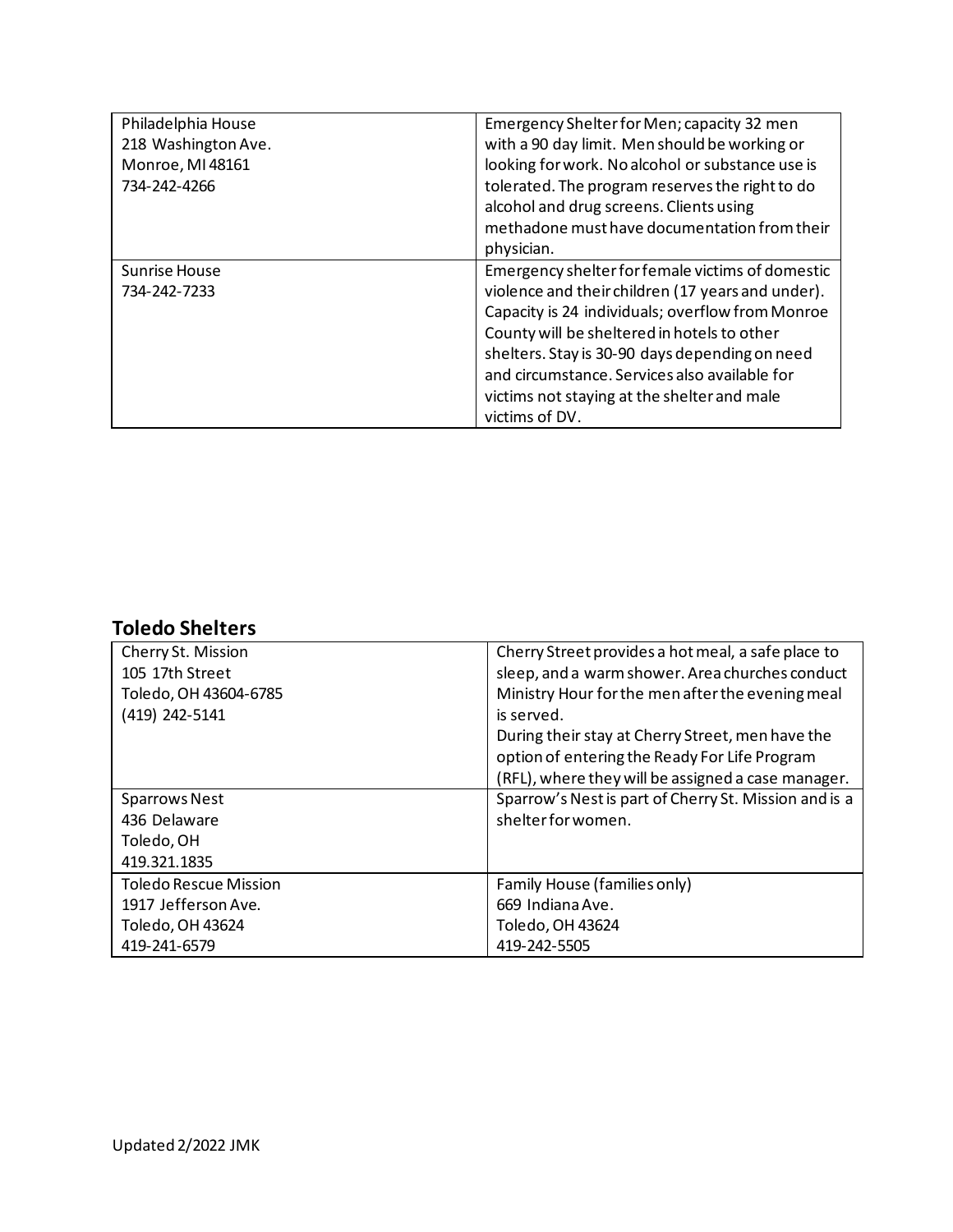### **Transitional Shelters**

| Fairview           | Transitional shelter for individual males and      |
|--------------------|----------------------------------------------------|
| 3604 S Custer Road | female who have a diagnosis of a disability.       |
| Monroe, MI 48161   | Licensed AFC. Capacity 36. Stay from 2 months to   |
| 734-240-3190       | 2 years. Fairview does not tolerate alcohol or     |
|                    | substance abuse and reserves the right to test.    |
|                    | All residents are automatically eligible for State |
|                    | Disability Assistance per public act. Persons with |
|                    | an MI should be referred to MCMHA. Residents       |
|                    | can set aside some earnings or SSI funds to gain   |
|                    | independence.                                      |

### **Shelters in Ann Arbor**

| Shelter Association of Washtenaw County | -provides shelter and supportive services to |
|-----------------------------------------|----------------------------------------------|
| PO Box 7370                             | adults                                       |
| Ann Arbor, MI 48107                     | -capacity 50                                 |
| 734-662-2829                            | -medical clinic                              |
| Fax: 734-662-7685                       | -housing assistance                          |
| Annarborshelter.org                     | -employment assistance                       |
|                                         | -community kitchen                           |
|                                         | -referrals                                   |

### **Shelters in Detroit**

| <b>Detroit Rescue Mission</b>               | Housing, meals, and treatment for substance     |
|---------------------------------------------|-------------------------------------------------|
| 150 Stimson St.                             | abuse and mental health.                        |
| Detroit, MI 48231                           | Criteria is to stay one night in Detroit, to be |
| 313-993-4700                                | considered a homeless resident.                 |
| Fax: 313-831-2299                           |                                                 |
| www.drmm.org                                |                                                 |
|                                             |                                                 |
| Visions of the Sacred Capuchin Soup Kitchen | Provides two meals per day. Food pantry,        |
| 1760 Mt. Elliott Ave.                       | clothing pantry. Assistance for victims of      |
| Detroit, MI 48207                           | domestic violence.                              |
| 313-579-2100                                | Residential inpatient substance abuse for       |
| https://www.cskdetroit.org/                 | indigent men. 9 month program.                  |

## **Community Dinners-Monroe Dinners are served at 6:00pm. No cost.**

| Monday | Solid Rock Church           |
|--------|-----------------------------|
|        | 77 Wadsworth Street, Monroe |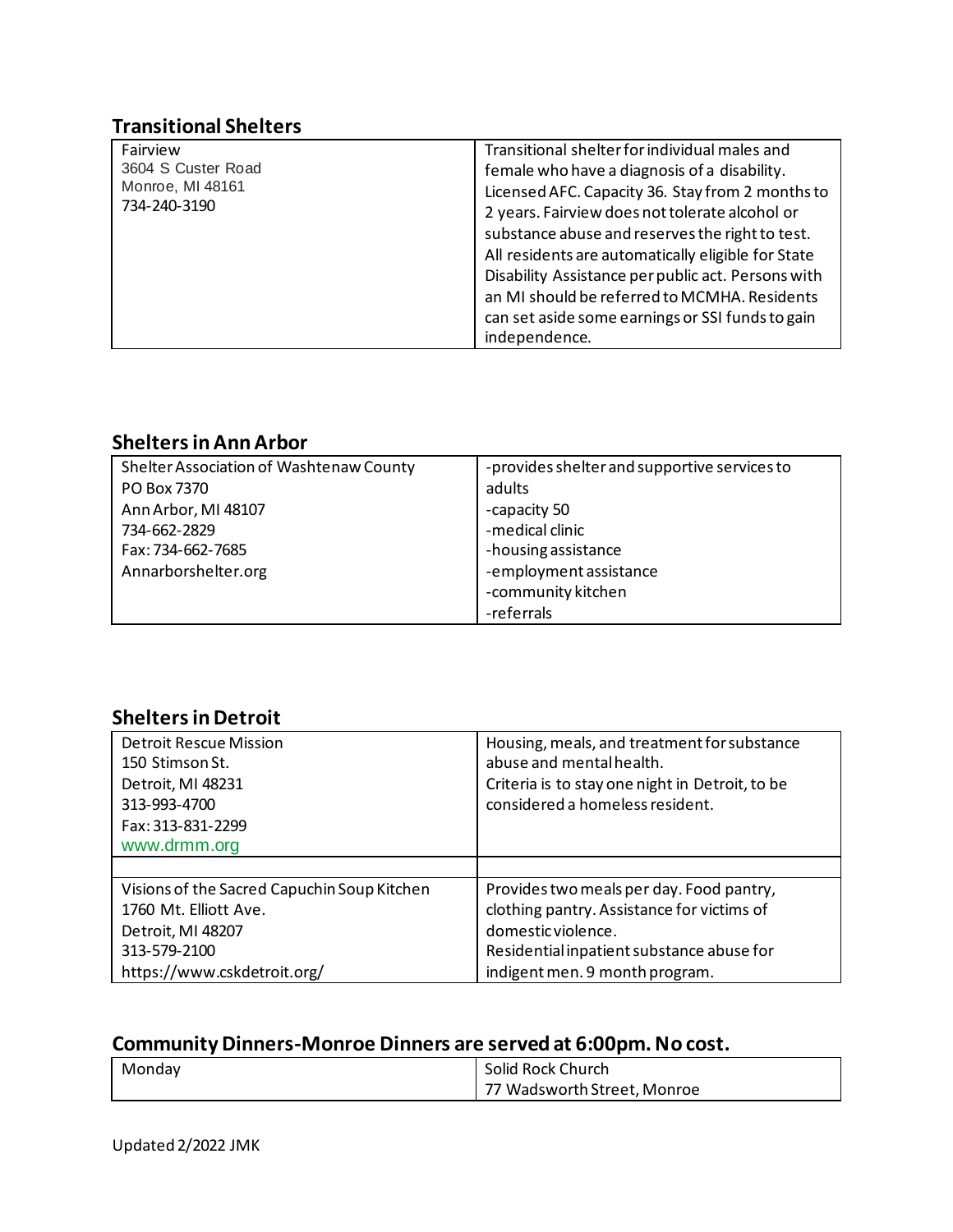| Tuesday   | St. Paul's United Methodist Church |
|-----------|------------------------------------|
|           | 201 S. Monroe Street, Monroe       |
|           |                                    |
| Wednesday | Oaks Victory Village               |
|           | 937 E. Third Street, Monroe        |
|           |                                    |
| Thursday  | First Presbyterian Church          |
|           | 108 Washington Street, Monroe      |
|           |                                    |
| Friday    | St. Mary's Parish Life Center      |
|           | 127 N. Monroe Street, Monroe       |
|           |                                    |
| Saturday  | Salvation Army Church              |
|           | 1018 E. First Street, Monroe       |
|           |                                    |
| Sunday    | <b>Trinity Lutheran Church</b>     |
|           | 323 Scott Street, Monroe           |
|           |                                    |

### **Community Dinners-North County**

| Wednesday | 1 <sup>st</sup> Congregational Church of Christ |
|-----------|-------------------------------------------------|
|           | 26250 E. Huron River Drive, Flat Rock           |
|           | 734-755-0196                                    |

### **Community Dinners-South County**

| Monday    | St. Luke's Lutheran Church   |
|-----------|------------------------------|
|           | 1690 W. Sterns Rd.           |
|           | 734-850-6044                 |
| Tuesday   | <b>Bridgepoint Church</b>    |
|           | 9875 Lewis Ave.              |
|           | 734-850-6044                 |
| Wednesday | Mt. Carmel Church            |
|           | 8330 Lewis Ave               |
|           | 734-850-6044                 |
| Thursday  | Crossroads Church            |
|           | 6960 Sylvania Petersburg Rd. |
|           | 734-850-6044                 |

## **Community Dinners-West County**

| Wednesdav | theran Church<br>.<br>LU I<br>. |
|-----------|---------------------------------|
|-----------|---------------------------------|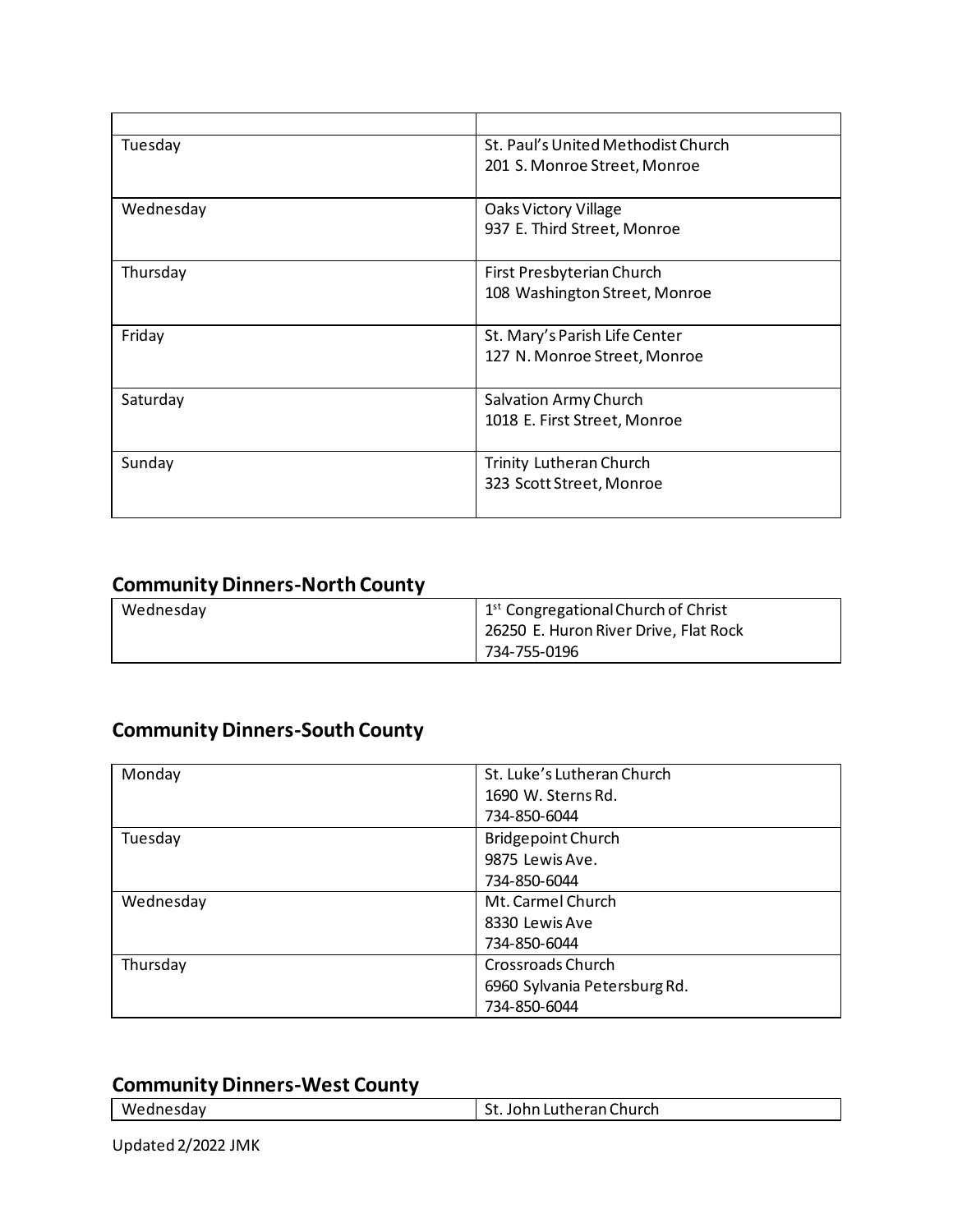|        | 460 Riley Street, Dundee<br>734-529-3218 |
|--------|------------------------------------------|
| Friday | St. Joseph Parish<br>8295 Van Alken, Ida |

## **Food Closets**

| Our Lady of Mount Carmel Church<br>8330 Lewis Ave.<br>Temperance, MI 48182<br>734-847-2805           | One box every 6 weeks. Must call in advance to<br>set up with church.                                                        |
|------------------------------------------------------------------------------------------------------|------------------------------------------------------------------------------------------------------------------------------|
| Dundee United Methodist Church<br>645 Franklin St.<br>Dundee, MI 48131<br>734-529-3535               | Open every first Wednesday of the month<br>between 4:00 pm and 5:00 pm.                                                      |
| <b>Knights of Columbus</b><br>9758 S. Dixie Hwy<br>Erie, MI 48133<br>734-848-4286                    | Open every third Wednesday of the month<br>between 6:30 pm. and 7:30 pm.                                                     |
| London Township-Township Hall<br>13613 Tuttlehill Rd.<br>Milan, MI 48160<br>734-529-3535             | Open every first Thursday of the month between<br>4:00 pm and 5:00 pm                                                        |
| Luna Pier Baptist Church<br>4265 Luna Pier Rd.<br>Luna Pier, MI 48157<br>734-848-4611                | Quarterly March, June, September and<br>December. The 2 <sup>nd</sup> Wednesday of these months.<br>$10am - 1:00pm.$         |
|                                                                                                      |                                                                                                                              |
| St. Anne's Catholic Church<br>2420 N. Dixie Hwy<br>Monroe, MI 48162<br>734-289-2910                  | Call first for eligibility boundaries for residency.<br>Open every other Wednesday between 9:30 am<br>and 11:00 am.          |
| Oaks Village<br>924 E. 2nd Street<br>Monroe, MI 48161<br>734-244-5444                                | Food boxes available - Monday - Saturday, 10am-<br>4pm.<br>Closed for lunch 12:00pm - 1:00pm<br>May use two times per month. |
| MCOP-The Lord's Harvest Pantry<br>1140 S. Telegraph Rd.<br>Monroe, MI 48161<br>734.241.2775 ext. 222 | By appointment only.                                                                                                         |
| Zion United Methodist Church<br>1607 Yargerville Road<br>LaSalle, MI<br>734.243.5940                 | 2 <sup>nd</sup> Wednesday each month at 5:30pm.<br>Must bring picture ID.                                                    |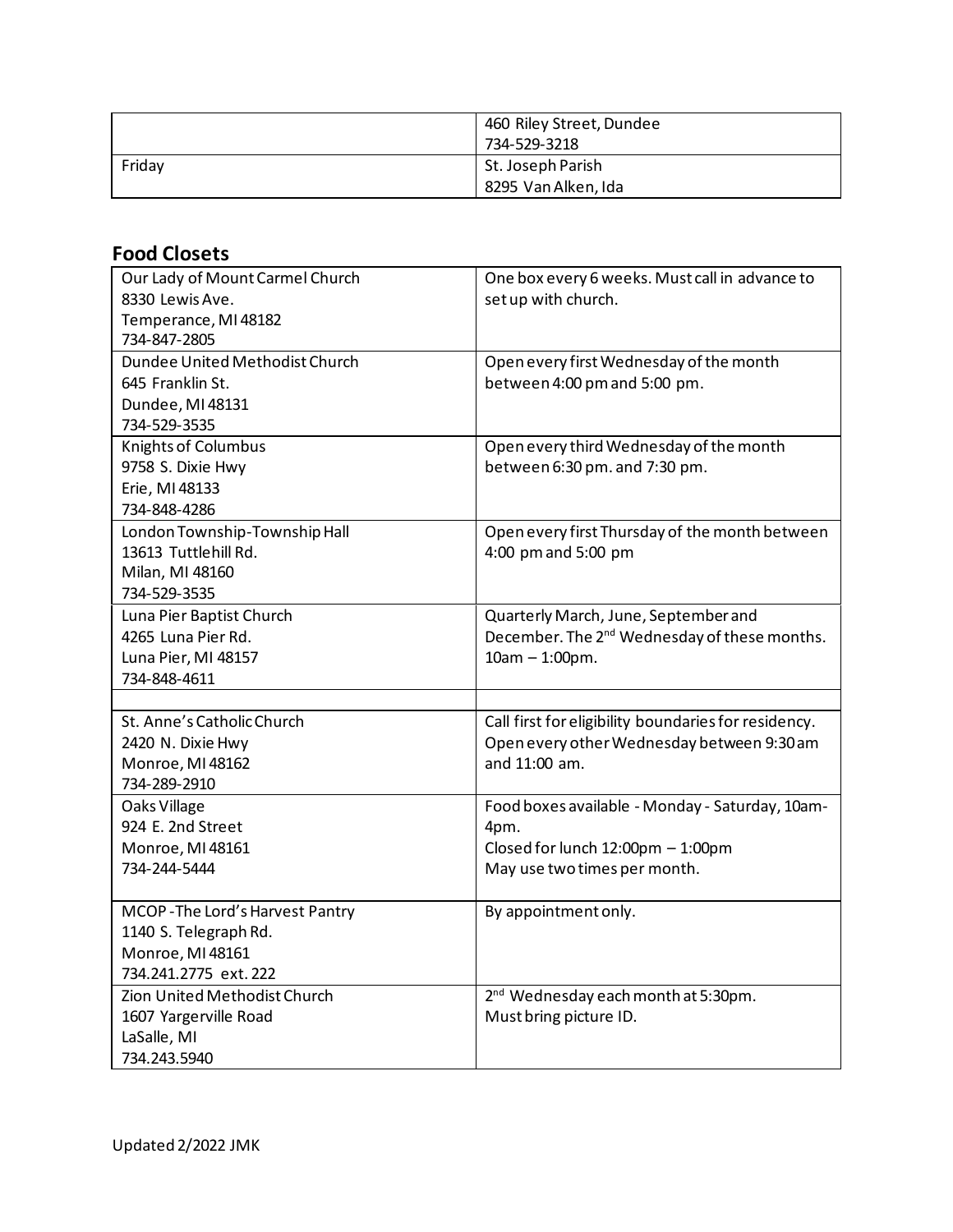#### **Service Agencies**

| Damascus House                        | Clothing and other goods available                  |
|---------------------------------------|-----------------------------------------------------|
| 212 Smith Street                      | Open Tuesday, Wednesday, & Thursday 9am-            |
| Monroe, MI 48161                      | 4:00pm.                                             |
| 734-242-8136                          |                                                     |
| <b>Habitat for Humanity</b>           | <b>Habitat ReStore</b>                              |
| 840 LaPlaissance Rd.                  | 734-243-1108                                        |
| Monroe, MI 48161                      | Household goods and used appliances                 |
| 734-243-7408                          |                                                     |
| St. John's Vincent DePaul             | St. Mary's St. Vincent DePaul                       |
| 511 South Monroe St.                  | 127 North Monroe St.                                |
| Monroe, MI 48161                      | Monroe, MI 48162                                    |
| 734-241-8910                          | 734-241-9067                                        |
| Extra Blessings (First Church of God) | Second Saturday of the month 10 am-12 pm            |
| 2121 S. Custer Rd.                    | -bring ID or Bridge card                            |
| Monroe, MI 48161                      | -gives away toiletries including: TP, toothbrushes, |
|                                       | bar soap, toothpaste, shampoo, deodorant            |
| <b>Heartbeat of Monroe</b>            | Bring birth certificate to prove parentage. Need    |
| 123 W. First Street                   | photo ID.                                           |
| Monroe MI 48161                       | Watch videos to earn "baby bucks" to spend in       |
| 734-243-6550                          | the store.                                          |
|                                       | Monday - Wednesday 10am - 3pm. Thursday             |
|                                       | $1:00$ pm $-6:00$ pm.                               |
|                                       | Free Ultrasounds on Tuesdays.                       |
|                                       |                                                     |
|                                       |                                                     |
|                                       | People are welcome to donate items from 0-6T        |
| Mercy House                           | and anything that has to do with the first years of |
| 3877 Jackman Rd.                      | life (highchairs, cribs, etc.). Also, women's       |
| Ida, MI                               | clothing and maternity clothes.                     |
| 734-240-2239                          | These items are free to people who need them        |
|                                       | (no cost).                                          |
|                                       | Monday-Wednesday and Friday from 10-3pm.            |
|                                       | Evening hours - Mondays & Thursdays 7:00pm -        |
|                                       | 8:30pm                                              |
|                                       |                                                     |
| Gabriel's Gift Baby Closed            | Bedford, Lambertville, Temperance, and Samaria.     |
| 8330 Lewis Avenue                     | By appointment.                                     |
| Temperance, MI                        | Help for children 3 and under.                      |
| 734-847-2805 Ext. 19                  | Call for more information.                          |
|                                       |                                                     |

# **Advocacy Organizations**

Updated 2/2022 JMK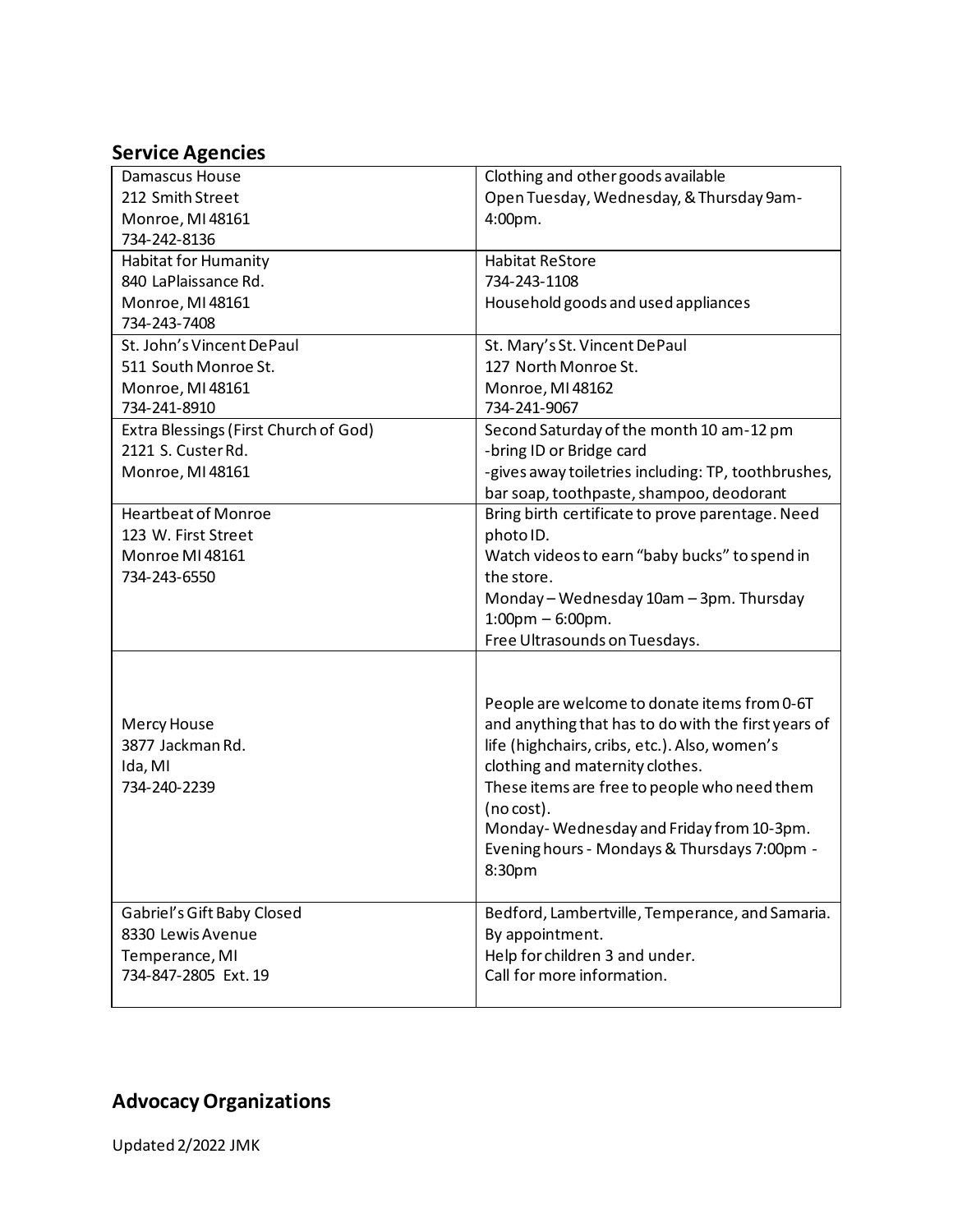| Alliance for the Mentally III (AMI)             |
|-------------------------------------------------|
| 800-331-4264 (state of MI)                      |
| 810-231-6011 (Livingston County)                |
| 734-994-6611 (Washtenaw County)                 |
| Arc Of Michigan                                 |
| 517-487-5426 (Lenawee County)                   |
| 517-546-1228 (Livingston County)                |
| Association for Children's Mental Health (ACMH) |
| 800-782-0883                                    |
| Association for Community Advocacy (ACA)        |
| 734-662-1256                                    |
| Michigan Disability Rights Coalition            |
| 800-760-4600                                    |
| Michigan Protection and Advocacy Services       |
| 800-288-5923                                    |
| United Cerebral Palsy-Michigan                  |
| 800-828-8905                                    |

### **Veteran's Information**

| Veteran's Bureau                                | Burial stipend of \$250 and grave marker.          |
|-------------------------------------------------|----------------------------------------------------|
| 965 S. Raisinville Road                         | Emergency financial assistance available.          |
| Monroe, MI 48161                                | Assistance in applying for VA disability benefits. |
| 734-240-3287                                    | Assists with emergency needs.                      |
| Contact person: Robert Kull                     | Must have DD214 to access benefits.                |
| Caregiver Support Coordinator                   | Mon-Fri Monroe Meijer 10am transport to VA         |
| US Department of Veteran Affairs                | in Ann Arbor                                       |
| Social Work and Community Based Services        | Bus location. Drop off at bus location.            |
| M. Rebecca Hyduke, 734-222-7108                 |                                                    |
| Mary.hyduke@va.gov                              |                                                    |
| Veteran's Transportation Service (VTA)          | Reservation required two days in advance to        |
| 734-222-7145                                    | arrange transportation to and from Monroe to       |
|                                                 | VA in Ann Arbor.                                   |
| When scheduling transportation, leave your last | Pickup is Monday through Friday 10am, at bus       |
| name, last 4 of social. Please call two days in | stop location in front of Meijer on Telegraph      |
| advance before 4pm.                             | street. Can bring one additional person.           |
| Contact person: John                            |                                                    |
| Medical Foster Home Coordinator                 | Veteran's Navigator to locate resources for        |
| US Department of Veteran Affairs                | Mental Health, SUD, and suicide prevention.        |
| April Bartlett, 734-222-4269                    | Erica 734-660-8673                                 |
| April.bartlett@va.gov                           |                                                    |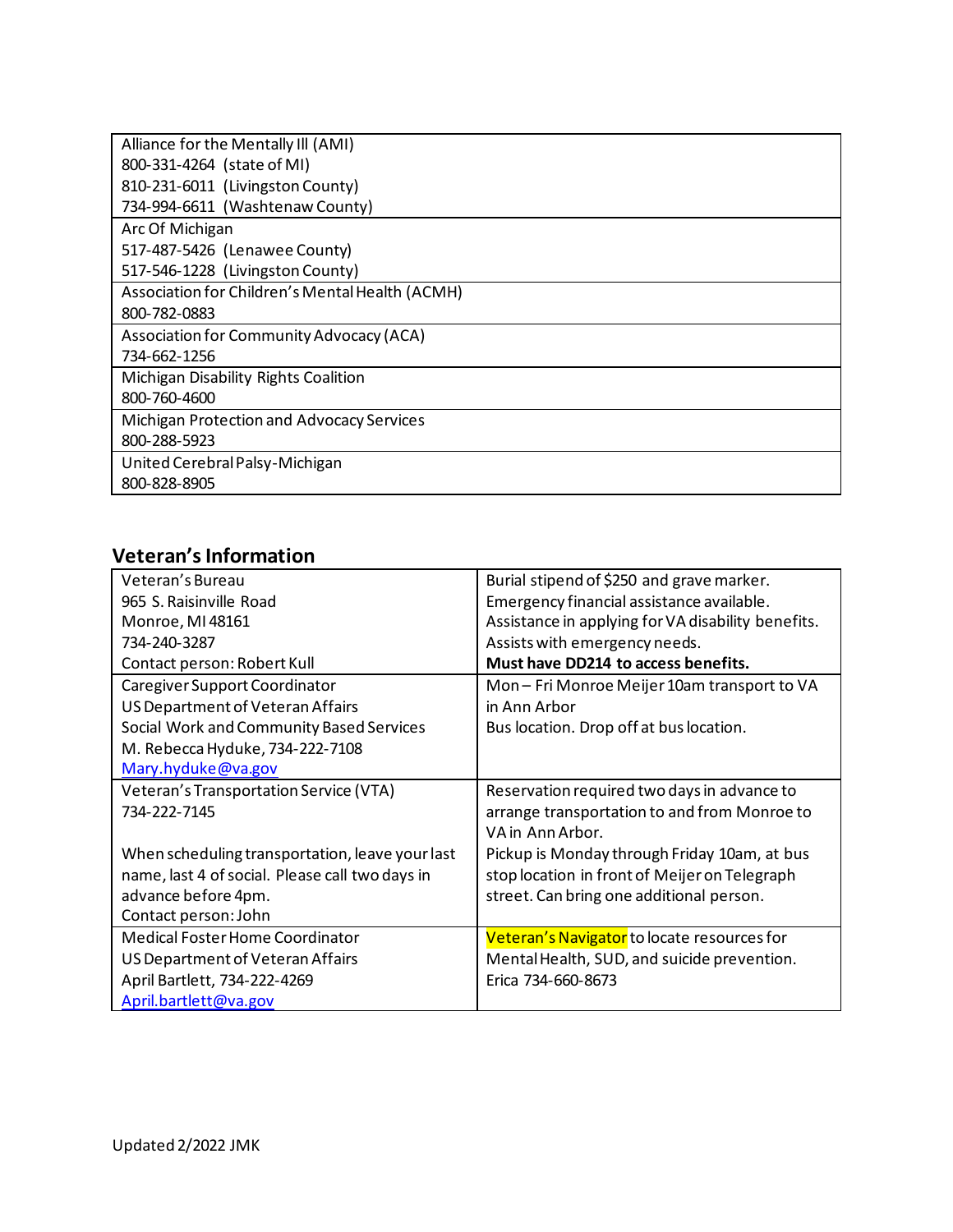### **Senior Resources**

| Frenchtown Senior Citizens Center | Yearly Dues: \$18 |
|-----------------------------------|-------------------|
| 2786 Vivian Rd.                   |                   |
| Monroe, MI 48162                  |                   |
| 734-243-6210                      |                   |
| Monroe Senior Citizens Center     |                   |
| 15275 S Dixie Hwy # 1             |                   |
| Monroe, MI 48161                  |                   |
| 734-241-0404                      |                   |
| Area Office on Aging 1-B          |                   |
| 14930 LaPlaisance                 |                   |
| Suite 130                         |                   |
| Monroe, MI 48161                  |                   |
| (734) 241-2012                    |                   |
| Monroe County Commission on Aging |                   |
| 29 Washington St. #3              |                   |
| Monroe, MI 48161                  |                   |
| 734-240-7363                      |                   |

# **Community Living Supports**

| <b>CHS Group</b>                            |  |
|---------------------------------------------|--|
| 15479 S Telegraph, Suite A                  |  |
| Monroe, MI 48161                            |  |
| Deb Massie 734-770-2847 Program Manager     |  |
| Jenny Kreuiger 734-299-0322 Program Manager |  |
| Donna Kenny 734-755-1343 Program Manager    |  |
| Lynn Williams 734-755-8952 Medical          |  |
| Coordinator                                 |  |
| Laura Reinhardt 734-755-1709 Director of    |  |
| <b>Operations</b>                           |  |
|                                             |  |
|                                             |  |

### **Attorneys**

| Lisa P. Lepine<br>39384 W. Archer Dr.<br>Harrison Township, MI 48045<br>Office Phone: 586-466-3666 | Specializes in advocacy for individuals with<br>Autistic Spectrum Disorder/Developmental<br><b>Disabilities</b> |
|----------------------------------------------------------------------------------------------------|-----------------------------------------------------------------------------------------------------------------|
| Michigan Protection and Advocacy Service --                                                        | People with disabilities have to deal with a wide                                                               |
| Lansing Office                                                                                     | variety of issues. We try to answer any questions                                                               |
| 4095 Legacy Parkway, Suite 500                                                                     | you may have relating to disability. We have                                                                    |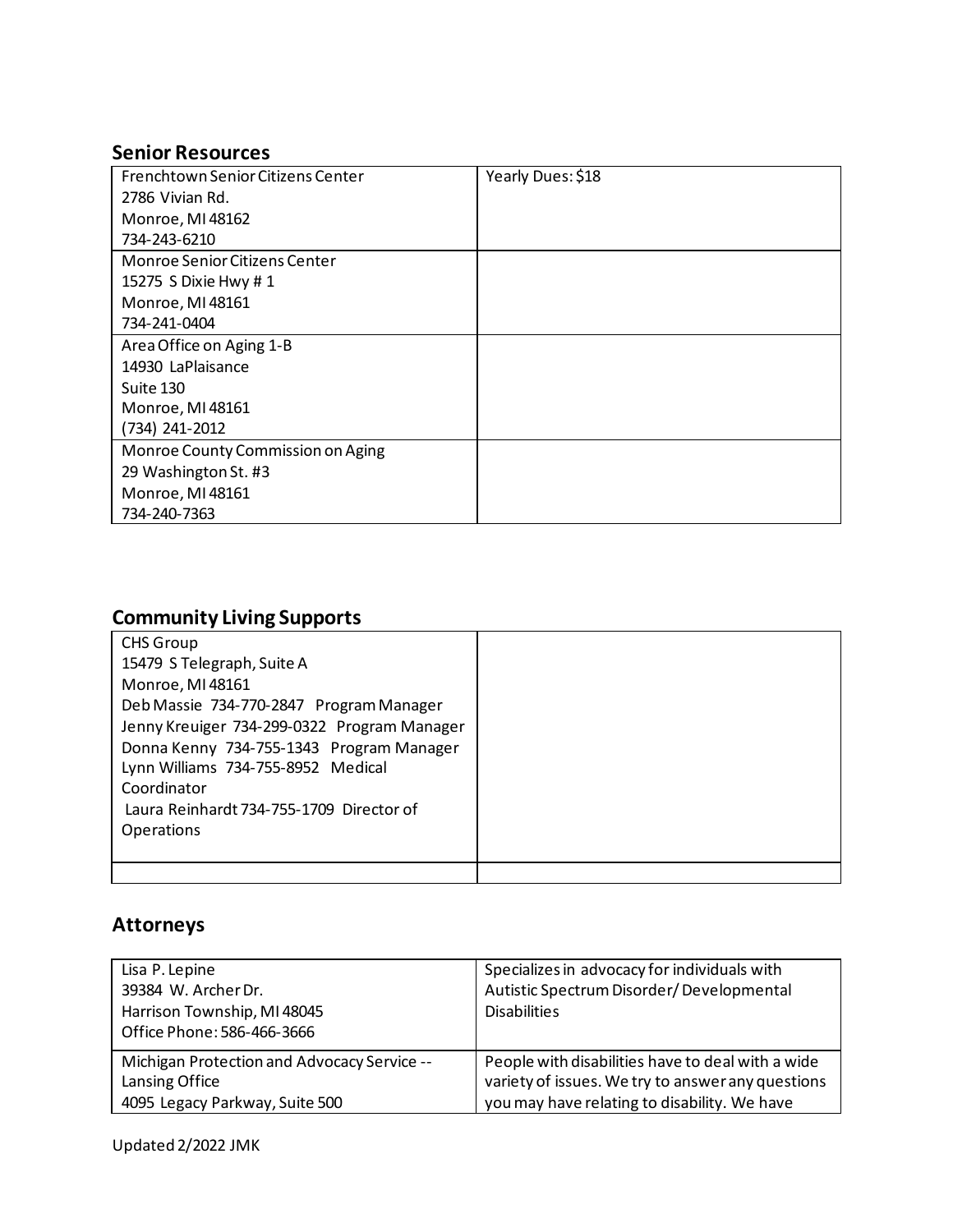| Lansing, MI 48911-4263               | experience in the following areas: discrimination |
|--------------------------------------|---------------------------------------------------|
| Phone: 1-800-288-5923 (Toll Free) or | in education, employment, housing, and public     |
| (517) 487-1755                       | places; abuse and neglect; Social Security        |
|                                      | benefits; Medicaid, Medicare and other            |
|                                      | insurance; housing; Vocational Rehabilitation;    |
|                                      | HIV/AIDS issues; and many other disability-       |
|                                      | related topics. If you need more information      |
|                                      | about what we do, or want to learn more about     |
|                                      | any of the topics referred to on this website,    |
|                                      | please call 1-800-288-5923 (in Michigan,          |
|                                      | voice/TTY) or 517-487-1755 (in Lansing,           |
|                                      | voice/TTY).                                       |
|                                      |                                                   |

# **Guardianship Testing**

| Self and Family Behavioral Healthcare<br>7521 N. Telegraph Rd. | -Guardianship testing by multiple psychologists.<br>- Will testify at court for guardianship at \$100/hr |
|----------------------------------------------------------------|----------------------------------------------------------------------------------------------------------|
| Ste.1                                                          | -Takes many private insurances and medicare                                                              |
| Newport, MI 48166                                              | - Does have a hardship sliding fee                                                                       |
| 734-586-0031                                                   |                                                                                                          |
| Fax-734-586-0032                                               |                                                                                                          |
| PsychSystems/StarrCommonwealth                                 |                                                                                                          |
| 35640 W. Michigan Ave                                          |                                                                                                          |
| Wayne, MI 48184                                                |                                                                                                          |
| (734) 729-7792                                                 |                                                                                                          |
| F: (734) 729-7938                                              |                                                                                                          |
|                                                                |                                                                                                          |
|                                                                |                                                                                                          |

# **Children's Protective Services**

| Children's Protective Services |  |
|--------------------------------|--|
| Centralized Intake             |  |
| 5321 28th Street Court SE      |  |
| Grand Rapids, MI 49546         |  |
| (855) 444-3911 (toll free)     |  |
| $(616)$ 977-1154 (fax)         |  |
| $(616)$ 977-1158 (fax)         |  |